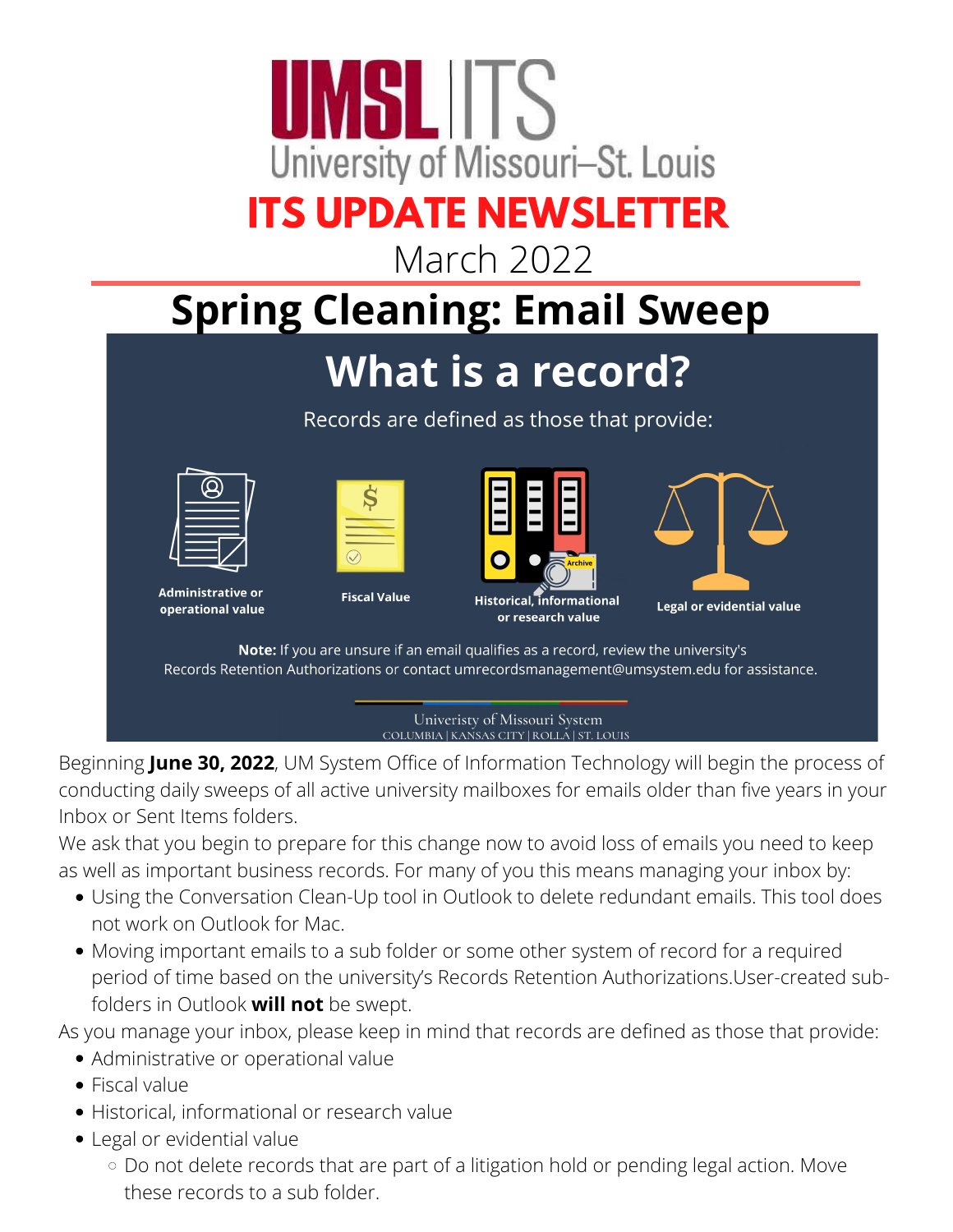## **IT Security Tip**

**Turn off cookies and auto-fill options**. If your mobile device automatically enters passwords and login information into websites you visit frequently, turn this feature off. While convenient, these options pose privacy threats. Source: UMSYSTEM.EDU

# **Spring Break Lab Hours**

#### **TJ Research Commons**

3/26-3/27 Closed 3/28-3/31 8AM-7:30P 4/1 8:00A-4:30P 4/2 8:00A-3:30P 4/3 12:00P-7:30P

### **SSB 103, SSB 222, SSB 452 E. Desmond Lee T.LC. Benton 232** CLOSED 3/26-4/3